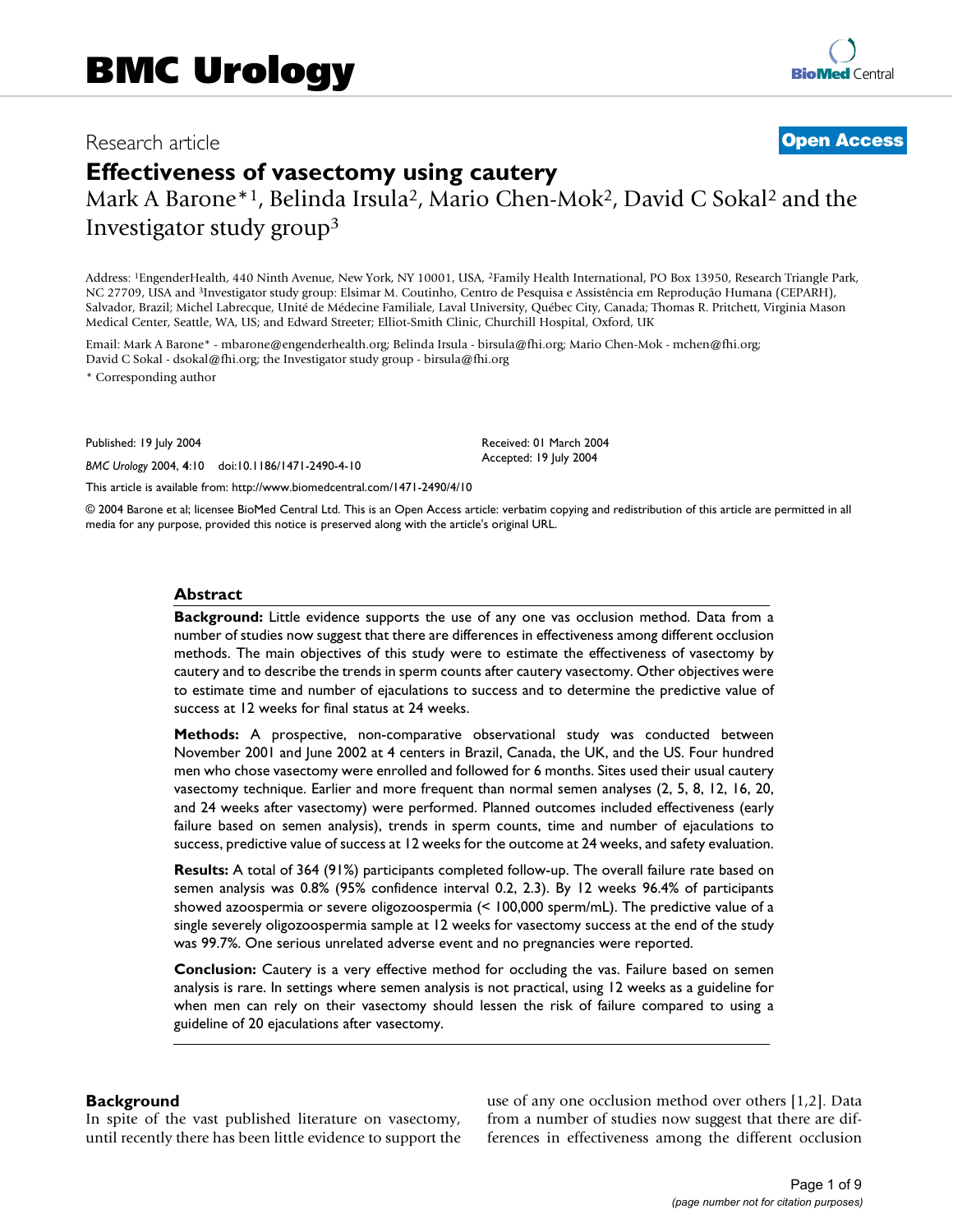methods. For example, several recently published studies have found higher than expected failure rates for vasectomy by ligation and excision, especially when used without fascial interposition. These reports suggest that ligation and excision without fascial interposition may not be a satisfactory occlusion technique [3-8].

Some published evidence suggests that cautery may be a more effective occlusion technique than some of the other methods currently being used [1]. In addition, at the time our study was being carried out, the Royal College of Obstetricians and Gynaecologists in the U.K. recommended the use of cautery (or ligation and excision with fascial interposition), although they noted that the evidence in favor of cautery was at the lowest level, i.e. expert opinion [9].

In the United States, cautery is the most commonly used vasectomy occlusion method [10]. However, in resource poor countries, where 75% of the world's vasectomies are done, it is much less common–ligation and excision being the most widely used occlusion technique, especially in large public-sector programs [11].

The primary objectives of this study were to: estimate the effectiveness of cautery as currently performed at four different sites practicing slightly different techniques, using standardized semen analysis methods, and to describe the trends in sperm counts after vasectomy with cautery. Secondary objectives were to: estimate the time and number of ejaculations to success among men who were vasectomized using cautery and to describe the predictive value of success at 12 weeks for the final outcome at 24 weeks.

# **Methods**

We conducted a prospective, non-comparative observational study of vasectomy by cautery at four centers: two family planning clinics, one in Salvador, Bahia, Brazil and the other in Oxford, U.K. ; and two university hospitals, one in Québec City, Québec, Canada and the other in Seattle, WA, U.S. No new methods were introduced. The only study intervention was to obtain earlier and more frequent semen analyses than were normally performed. Enrollment began in November 2001 and all follow-up was completed by June 2002. The study was approved by institutional review boards of Family Health International and each participating center.

Four hundred men who chose vasectomy as their method of contraception were recruited for the study at the four centers (100/center). After obtaining informed consent, men were screened for eligibility. In addition to meeting local clinic requirements for vasectomy, study admission criteria included: freely consenting to participate, willing to provide semen samples according to the follow-up

schedule, willing to use an alternate contraceptive until success was confirmed, agreeing to provide follow-up information such as serious adverse events and pregnancy, agreeing to maintain a record of all ejaculations occurring between follow-up visits, able to understand the study procedures and requirements, no condition which in the opinion of the principal investigator contraindicated participation, and no history of previous vasectomy.

# *Vasectomy procedures and follow-up*

Each study site used their usual vasectomy technique. A total of 14 surgeons, all experienced with vasectomy using cautery, participated in the study (one at the U.S. site, two each at the Brazil and Canada sites, and nine at the U.K. site). As this was an observational study, no attempt was made to standardize the vasectomy techniques among sites or surgeons. Three of the sites used the no-scalpel (NSV) approach to the vas (Brazil, Canada and the U.S.) and the other site used a scalpel approach with two lateral incisions (U.K.). The occlusion techniques used varied among the sites in terms of type of cautery (thermal or electrocautery), open vs. closed ended, whether or not a portion of the vas was excised, and use of fascial interposition (Figure [1](#page-2-0)). Follow-up semen analysis was carried out at 2, 5, 8, 12, 16, 20 and 24 weeks after vasectomy. Participants were asked to record all ejaculations between semen analyses on a wallet-sized card, which was turned in to study personnel at each follow-up.

### *Semen analysis*

All sites used standardized laboratory methods for determining sperm concentration of semen samples using adapted World Health Organization techniques [12]. Ejaculated semen was first examined by phase-contrast microscopy (X400) to estimate sperm concentration and then diluted with water. Sperm concentration was determined using a Neubauer hemocytometer. The laboratories conducted periodic quality control tests.

### *Outcome measures*

Study outcomes included: effectiveness (i.e. early failure rate), trends in sperm counts, time and number of ejaculations to success, predictive value of success at 12 weeks for the outcome at 24 weeks, and safety based on serious adverse events.

The primary definition of vasectomy success was severe oligozoospermia–less than 100,000 sperm/mL in two consecutive specimens at least two weeks apart with all subsequent samples showing only rare sperm. An additional definition of vasectomy success was azoospermia– two consecutive specimens with no sperm at least two weeks apart with all subsequent samples showing only rare sperm. Early failure was defined as not meeting the definition of success during the 24 weeks of follow up and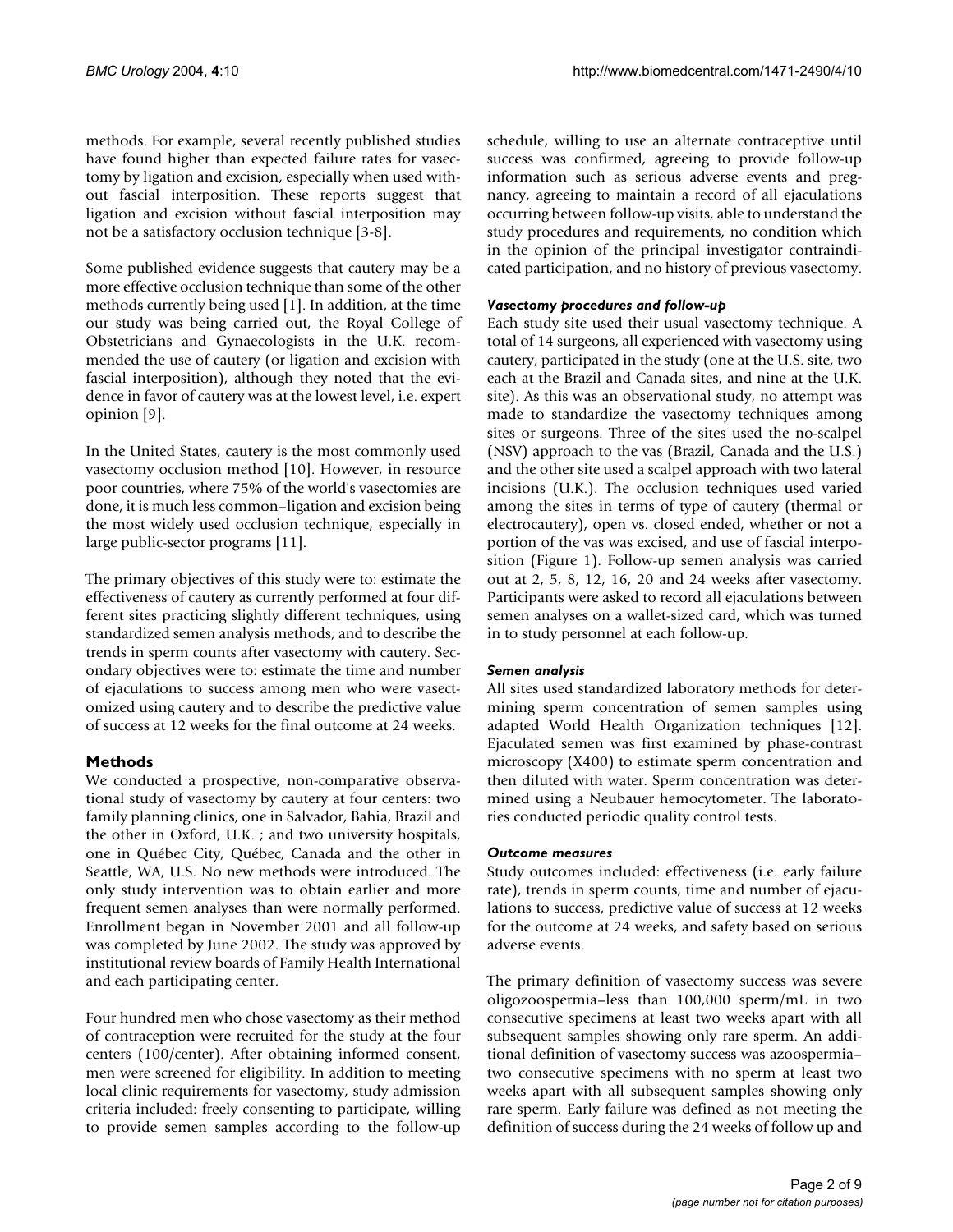<span id="page-2-0"></span>

#### **Figure 1**

**Occlusion techniques used at the 4 study sites.** Dotted outline indicates segment of the vas excised. Darkened vas lumen indicates cauterized segment. Fascial interposition involves placing a layer of the vas sheath between the 2 cut ends of the vas to form a tissue barrier.

having greater than 10 million sperm /mL at week 12 or later after vasectomy. In addition, clinician declared failure–obvious failure based on large numbers of motile sperm–prior to 12 weeks was also classified as early failure.

#### *Statistical methods*

The sample size calculation was focused on the estimation of the failure rate with adequate precision based on an exact binomial 95% confidence interval. A sample size of 400 was considered sufficient to adequately estimate the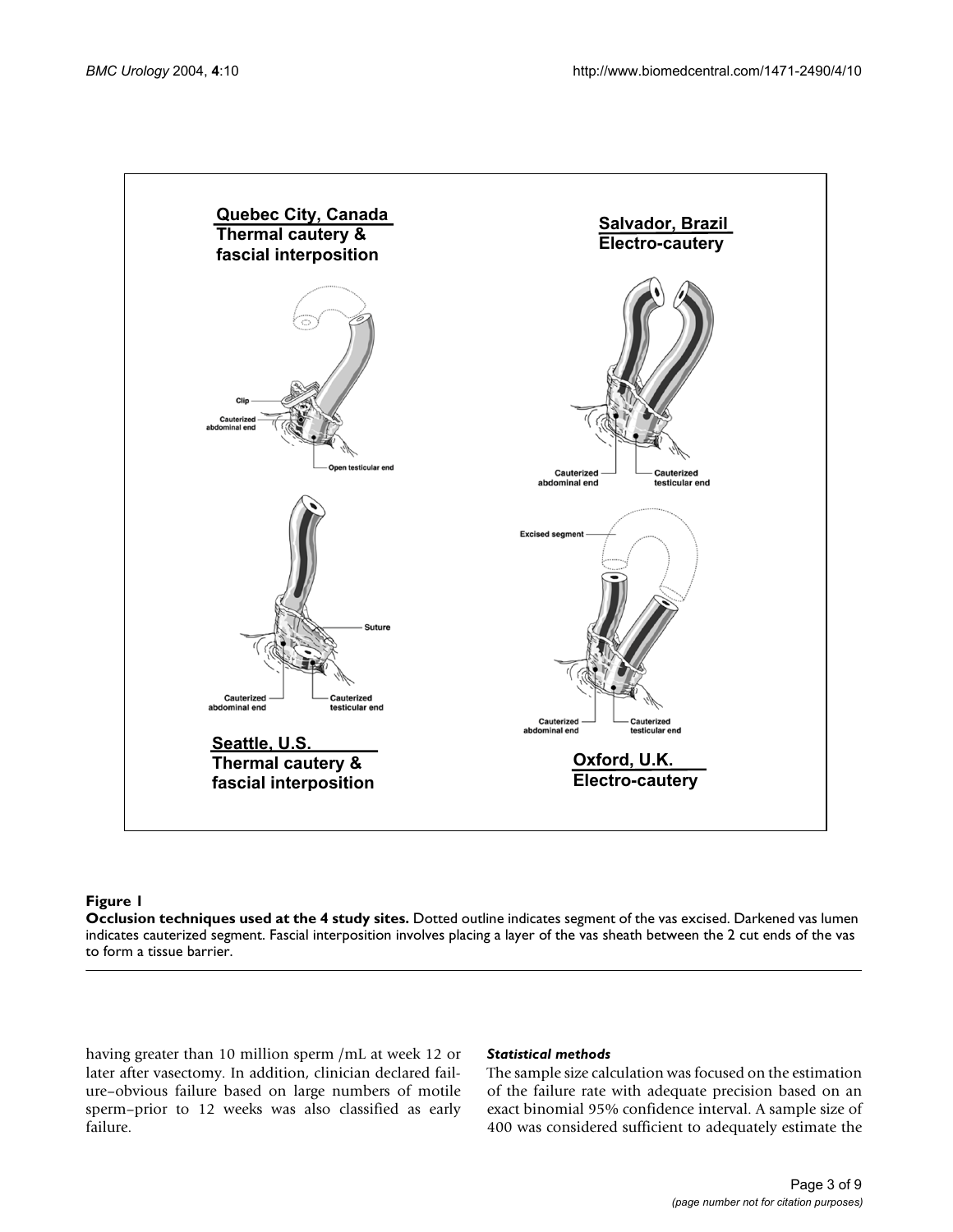failure rate assuming that the rate would not be larger than 3% and allowing for 10% lost to follow-up.

The overall failure rate was estimated based on an exact binomial 95% confidence interval. Only men who provided semen samples for at least 12 weeks or were declared a vasectomy failure by a site clinician prior to 12 weeks were included in this analysis. The sperm concentration patterns for the identified failures were examined in more detail. The sperm concentrations for all participants in the study were classified at each time point into several categories ranging from azoospermia to more than 10 million sperm per mL to study the progression towards success during the 24 weeks of follow up. Kaplan-Meier product limit estimates of the probabilities of vasectomy success at each scheduled week of follow-up through week 24 and their 95% confidence intervals were produced for severe oligozoospermia and azoospermia outcomes. Peto's standard error [13] was used to compute the 95% confidence intervals. Similar life-table analysis was conducted to study the number of ejaculations needed to achieve success instead of time.

Cox proportional hazard regressions were fitted to study the effect of age (two age groups: less than 35, and 35 and older. Further breakdown into other age groups did not provide additional useful information), site, and cumulative number of ejaculations during follow-up on time to success. Cumulative number of ejaculations was treated as a time-dependent covariate. Hazard ratios (HR) are presented in the results.

Finally, given the interest in simplifying guidelines for follow-up after vasectomy, we estimated the predictive value of a single sample showing severe oligozoospermia at 12 weeks after vasectomy for vasectomy success at the end of the 24 weeks of follow-up. Only participants who provided a semen sample at 12 weeks and completed the study were included in this analysis.

# **Results**

Baseline characteristics of the 400 men enrolled in the study are shown in Table 1. Median age of participants at the time of vasectomy was 36 years (range 25–62). Final disposition of study participants was as follows: out of 400, 364 (91%) completed the 24 weeks of follow-up; 19 (4.8%) discontinued early, primarily for personal reasons; and 17 (4.2%) were lost to follow-up. No pregnancies were reported during the study period and only one serious adverse event occurred, a case of measles unrelated to the vasectomy procedure.

Of the 400 participants enrolled, 11 did not provide any semen analysis data after vasectomy and were thus excluded from further analysis. The remaining 389 men contributed data to the analyses of trends in sperm counts and time/number of ejaculations to success. Eleven additional men had less than 12 weeks of follow-up without having been declared a failure by a study site clinician. They were excluded from the effectiveness analysis and thus data from 378 men were used for the effectiveness analysis presented here.

The overall failure rate was 0.8% (3/378; 95% confidence interval 0.2, 2.3). The three failures occurred at two study sites. Sperm concentration profiles for the three participants with a vasectomy failure are shown in Figure 2. One participant (Participant 1 in Figure 2) appeared to have been a technical failure, with vas occlusion not successfully carried out on one or both sides. His sperm concentration was in the normal range at the 2 week follow-up

|                         |              | Center        |       |        |      |           |      |    |      |       |      |
|-------------------------|--------------|---------------|-------|--------|------|-----------|------|----|------|-------|------|
|                         |              | <b>Brazil</b> |       | Canada |      | <b>US</b> |      | UK |      | Total |      |
| Characteristic          |              | N             | %     | N      | %    | N         | %    | N  | %    | N     | %    |
| Age group               | < 30         | 20            | 20.0  | 8      | 8.0  | 9         | 9.0  | 4  | 4.0  | 41    | 10.3 |
|                         | $30 - 34$    | 37            | 37.0  | 36     | 36.0 | 28        | 28.0 | 16 | 16.0 | 117   | 29.3 |
|                         | $35 - 39$    | 32            | 32.0  | 30     | 30.0 | 25        | 25.0 | 38 | 38.0 | 125   | 31.3 |
|                         | $40+$        | $\mathbf{H}$  | 11.0  | 26     | 26.0 | 38        | 38.0 | 42 | 42.0 | 117   | 29.3 |
| Married/partnered       |              | 100           | 100.0 | 87     | 87.0 | 93        | 93.0 | 98 | 98.0 | 379   | 94.5 |
| Number of children      | 0            | 0             | 0.0   | 6      | 6.0  | 6         | 6.0  | 4  | 4.0  | 16    | 4.0  |
|                         |              | 5             | 5.0   | 4      | 14.0 | 18        | 18.0 | 7  | 7.0  | 44    | 11.0 |
|                         | $\mathbf{2}$ | 48            | 48.0  | 51     | 51.0 | 50        | 50.0 | 52 | 52.0 | 201   | 50.3 |
|                         | $3+$         | 47            | 47.0  | 29     | 29.0 | 26        | 26.0 | 37 | 37.0 | 139   | 34.8 |
| <b>Prior condom use</b> | No           | 47            | 47.0  | 41     | 41.0 | 52        | 52.0 | 44 | 44.0 | 184   | 46.0 |
|                         | Yes          | 53            | 53.0  | 59     | 59.0 | 48        | 48.0 | 56 | 56.0 | 216   | 54.0 |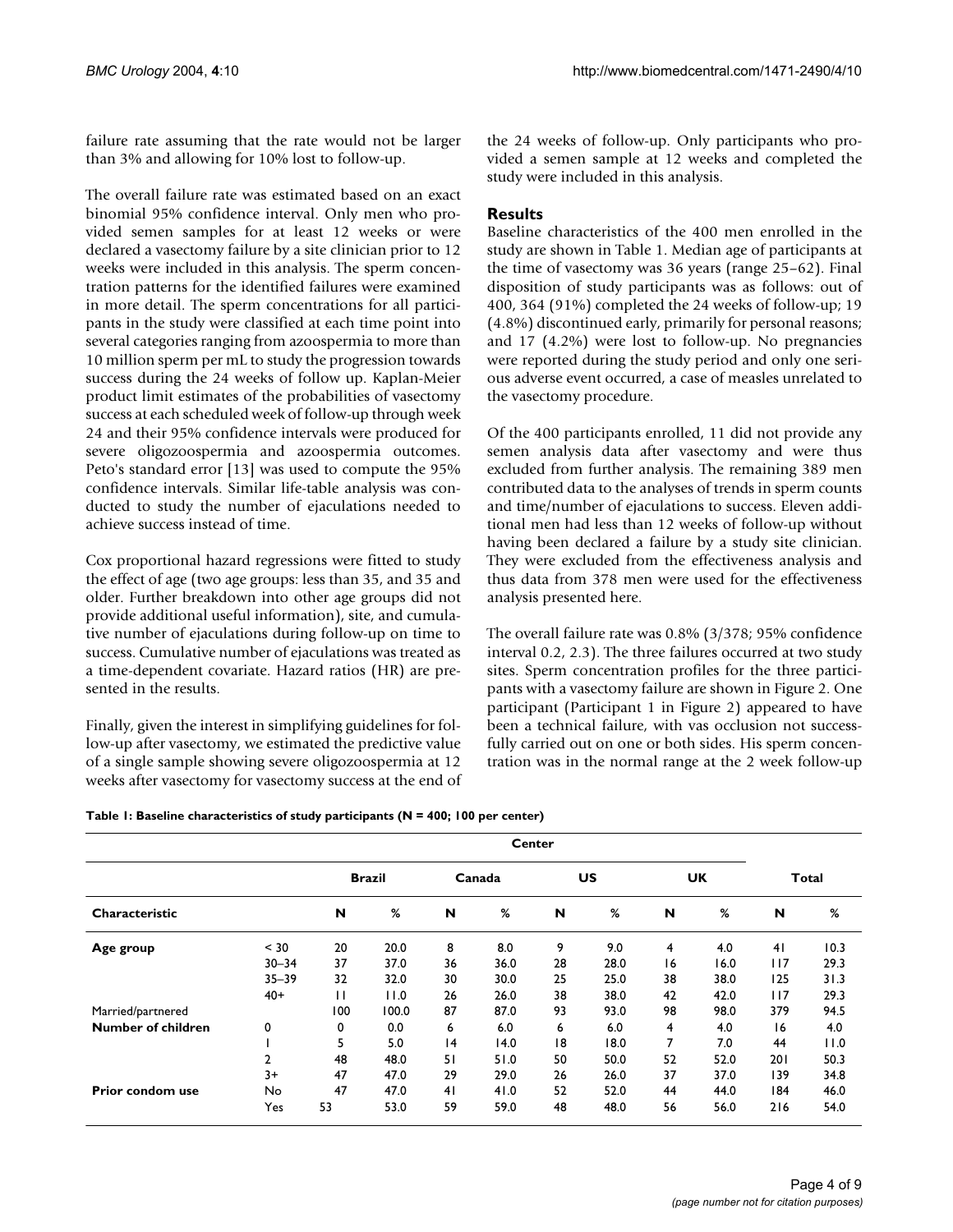

Figure 2 **Sperm counts for the 3 participants with vasectomy failure.** The pattern for Participant 1 is consistent with technical failure, while those of Participants 2 and 3 suggest early recanalization.

and remained high through 8 weeks after vasectomy, at which time he requested and had another vasectomy. He was discontinued from the study at that point. The other two participants (Participants 2 and 3 in Figure 2) showed semen analysis patterns consistent with very early recanalization–drops in sperm concentration to very low numbers followed by slow, steady increases to the normal range.

To examine trends in sperm counts over the 24 week follow-up period, semen analysis results at each time point were divided into six categories from azoospermia to 10 million or more sperm/mL (Figure [3](#page-5-0)). At the 2 week follow-up, 49.7% (190/382) of participants showed azoospermia or severe oligozoospermia, rising to 96.4% (354/367) by the 12 week half way point of the study, and eventually reaching 99.4% (361/363) by the 24 week study endpoint. This analysis considers the available data for all men at each follow-up week and, unlike the Kaplan-Meier estimates presented below, ignores the classification of each participant at previous weeks. For example, in Figure [3](#page-5-0), a participant may be classified in a lower sperm concentration category at a particular follow-up

week, and later on, be classified in a higher sperm concentration category.

Kaplan-Meier estimates of the cumulative event probabilities for time to vasectomy success (defined as severe oligozoospermia and as azoospermia) are presented in Table 2. The cumulative probability for vasectomy success was essentially identical for both endpoints at 24 weeks after vasectomy. However, men reached success sooner when severe oligozoospermia was used as the definition of success compared to when azoospermia was used (e.g. at 12 weeks follow-up 95% vs. 85% success, respectively). Median time to success was within the 5 week time window for both oligozoospermia and azoospermia.

All three covariates examined–age, site, and cumulative number of ejaculations during follow-up–had a significant effect on time to vasectomy success defined as severe oligozoospermia. Younger men were likely to reach success earlier than older men (HR =  $1.29$ , p =  $0.02$ , see Table 2 for success rate estimates at different time points), but cumulative success rates at the end of the study did not differ by age. In addition, compared to participants from Brazil, those from the U.S. (HR =  $1.95$ , p <  $0.0001$ ) and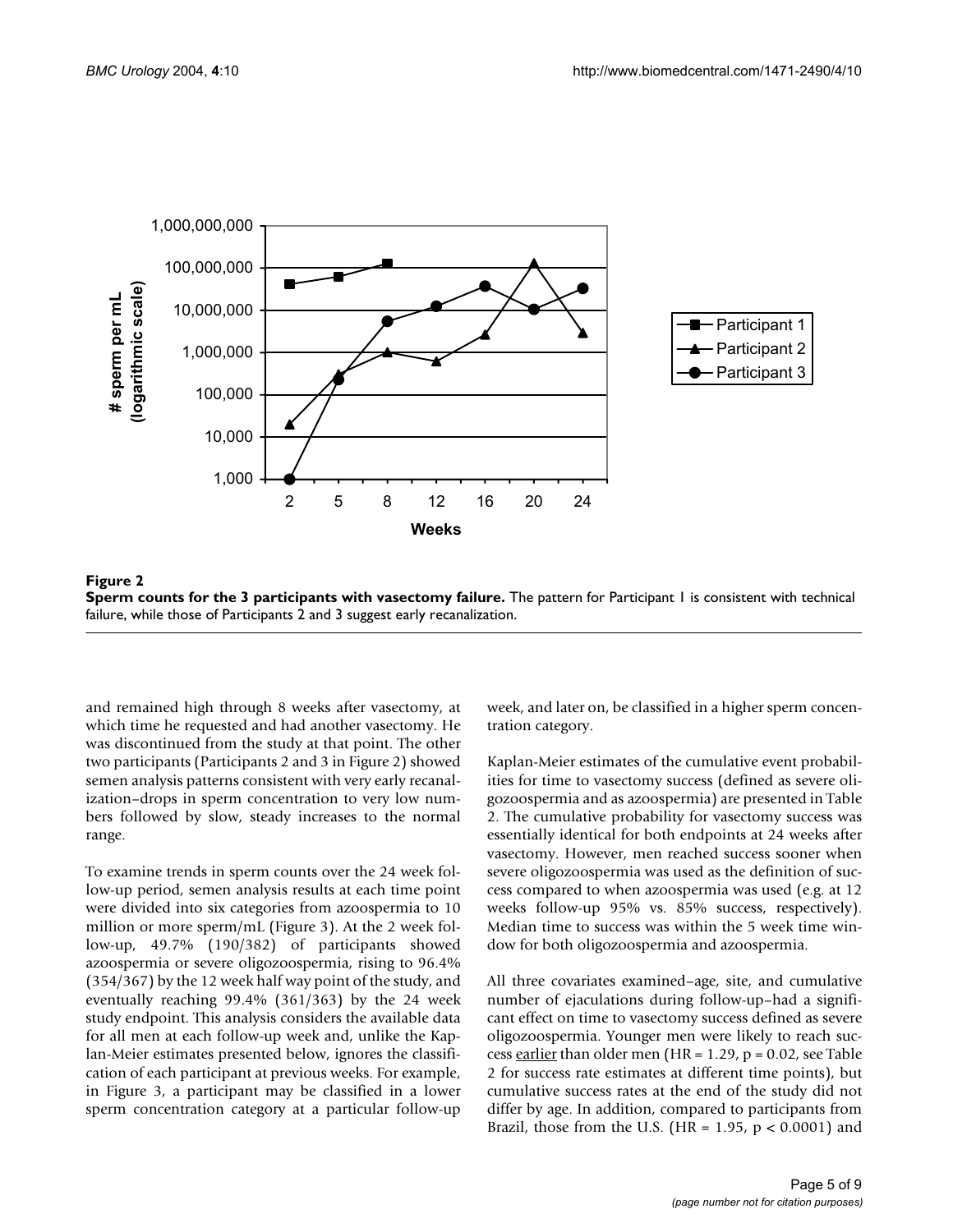<span id="page-5-0"></span>

Figure 3 **Sperm concentration (number sperm per mL) categories by week of follow-up (N = 389).**

the U.K. (HR =  $1.41$ , p = 0.02) reached success significantly earlier, but those from Canada (HR =  $1.21$ , p = 0.20) did not. The differences in the success rates by center were most apparent prior to the 12-week visit (data not shown). Finally, a higher number of cumulative ejaculations during the follow-up period played a role in accelerating occurrence of success (HR =  $1.02$ , p =  $0.007$ ). Similar results were seen when success was defined as azoospermia (see Table 2; data on site and cumulative number of ejaculations during follow-up not shown).

Kaplan-Meier estimates of the cumulative event probabilities for number of ejaculations to vasectomy success (defined as severe oligozoospermia) reached 98.7 per 100 men (95% CI 97.4, 100.0) at 65 ejaculations. By 10 ejaculations after vasectomy, nearly 50% of men were vasectomy successes, at 20 ejaculations 77% were, and by 35 ejaculations over 90% were. The median number of ejaculations to severe oligozoospermia was 12.

The predictive value of a single semen sample showing severe oligozoospermia at 12 weeks for vasectomy success at the end of the study (using the oligozoospermia definition for success) was 99.7%. In other words, nearly all men who showed severe oligozoospermia at 12 weeks after vasectomy were vasectomy successes at the end of the 24 weeks of follow-up.

## **Discussion**

Our results indicate that cautery is a highly effective and safe method to occlude the vas for vasectomy. Results of this prospective study found that vasectomy failure, based on semen analysis results, is rare (0.8%). In addition, no serious adverse events related to the vasectomy procedure were reported.

The published literature on cautery occlusion methods is difficult to interpret and evidence-based conclusions on effectiveness of cautery for vas occlusion are difficult to make [1]. Even in the U.S., a variety of vas occlusion methods are used [10] which may be a reflection of the limited quality of data to support the use of any one occlusion technique. In 1995 (the latest national data available), 71% of vasectomies in the U.S. were done using cautery, up from 50% in 1991 [10,14].

In 10 published studies comparing ligation and cautery as methods of vas occlusion, the failure rates based on semen analysis ranged from 0–5% for cautery occlusion [1]. Results of the two best quality studies comparing ligation and excision to cautery (rated by the review paper's authors as moderate quality) are conflicting; one study found a higher failure risk based on semen analysis for cautery [15] and the other found a lower risk [5].

Men appear to reach azoospermia sooner in terms of both time and number of ejaculations following vasectomy by cautery compared to ligation and excision. When ligation and excision (with or without fascial interposition) were used, the probability of achieving azoospermia was in the range of 60–70% at 12–14 weeks postvasectomy [7,8,16]. We found that with cautery occlusion the probability of achieving azoospermia was 85% at 12 weeks. Edwards reported 100% azoospermia by 14 weeks with cautery occlusion [17]. Men may also reach severe oligozoospermia (< 100,000 sperm/mL) faster with cautery; the probability of success at 12 weeks was 95% in our study, compared to recently published results of 91% at 14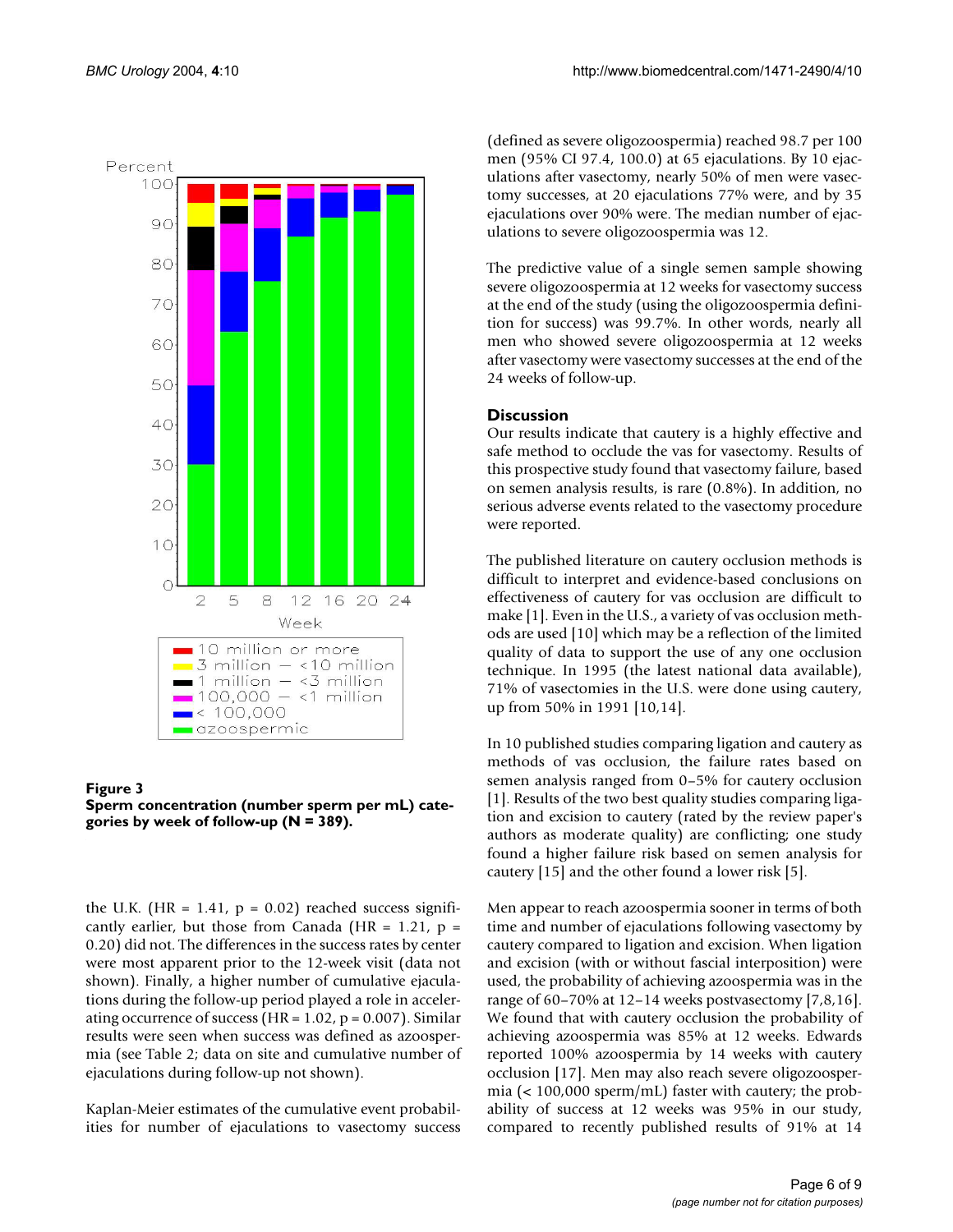|                   |                     | Probability of success defined as oligozoospermia <sup>1</sup> (95%)<br>CI) |                     | Probability of success defined as azoospermia <sup>2</sup> (95% CI) |                       |                       |  |  |  |
|-------------------|---------------------|-----------------------------------------------------------------------------|---------------------|---------------------------------------------------------------------|-----------------------|-----------------------|--|--|--|
| Follow-up<br>week | All participants    | Age $<$ 35 years                                                            | Age $\geq$ 35 years | All participants                                                    | Age $<$ 35 years      | Age $\geq$ 35 years   |  |  |  |
| $\mathbf{2}$      | 44.9% (39.9, 49.8)  | 48.7% (40.8, 56.6)                                                          | 42.3% (36.0,48.7)   | $25.8\%$ (21.4, 30.1)                                               | 22.7% (16.1, 29.3)    | 27.8% (22.0, 33.5)    |  |  |  |
| 5.                | 74.5% (70.1, 78.9)  | 77.9% (71.4, 84.5)                                                          | 72.2% (66.5, 78.0)  | 58.2% (53.3, 63.1)                                                  | $61.0\%$ (53.3, 68.7) | 56.3% (49.9, 62.7)    |  |  |  |
| 8                 | 87.7% (84.3, 91.0)  | 90.0% (85.1, 95.0)                                                          | 86.1% (81.7, 90.6)  | 73.6% (69.2, 78.1)                                                  | 77.6% (70.8, 84.3)    | 71.0% (65.1, 76.9)    |  |  |  |
| 12                | 94.9% (92.7, 97.1)  | 97.2% (94.7, 99.6)                                                          | 93.5% (90.3, 96.7)  | 85.3% (81.8, 88.9)                                                  | 91.8% (87.4, 96.3)    | $81.1\%$ (76.0, 86.2) |  |  |  |
| 16                | 97.1% (95.3, 98.8)  | 97.9% (95.5, 100.0)                                                         | 96.5% (94.2, 98.9)  | 90.2% (87.2, 93.3)                                                  | 93.9% (90.0, 97.8)    | 87.9% (83.6, 96.3)    |  |  |  |
| 20                | 98.4% (97.0, 99.8)  | 99.3% (97.9, 100.0)                                                         | 97.8% (95.7, 99.9)  | 94.0% (91.6, 96.5)                                                  | 95.9% (92.7, 99.1)    | 92.8% (89.3, 96.3)    |  |  |  |
| 24                | 98.4% (95.3, 100.0) | 99.3% (97.9, 100.0)                                                         | 97.8% (93.6, 100.0) | 98.0% (95.3, 100.0)                                                 | 98.2% (94.7, 100.0)   | 98.1% (94.5, 100.0)   |  |  |  |

**Table 2: Kaplan-Meier estimates of the probabilities of vasectomy success (N = 389). Probabilities of success by follow up week and age (< 35 or** ≥ **35 years) for success defined as oligozoospermia and azoospermia.**

1less than 100,000 sperm/mL in two consecutive specimens at least two weeks apart with all subsequent samples showing only rare sperm. 2two consecutive specimens with no sperm at least two weeks apart with all subsequent samples showing only rare sperm

weeks for ligation and excision with fascial interposition and 82% for ligation and excision without fascial interposition [8].

The semen analysis patterns seen in the two vasectomy failures which were not technical failures are suggestive of very early recanalization given the extremely low sperm numbers at 2 weeks followed by a gradual increases back into the range of normal or potentially fertile sperm counts (see Figure 2). This is similar to the patterns reported for vasectomy failures when ligation and excision were used [7]. This concept of very early recanalization–rapid declines in sperm numbers in the first few weeks after vasectomy followed by a gradual rise back to the normal range–has not been widely commented on in the literature, most likely because early and frequent semen analyses after vasectomy are unusual. An additional strength of this study was that semen analysis follow-up continued after men achieved azoospermia. This is unusual in the published literature on vasectomy and provides a more detailed profile of sperm concentrations of men following vasectomy.

Ideally, vasectomy success is confirmed by semen analysis. In many low resource settings, however, semen analysis is not readily accessible or available. Protocols commonly used in these settings recommend 10–12 weeks or 15–20 ejaculations as endpoints for when men can begin to rely on their vasectomy for contraception [18,19]. Our data confirm results of two recent studies which also showed that 12 weeks after vasectomy is more reliable than 20 ejaculations as an endpoint and should reduce the risk of failure [7,8]. Our finding that the predictive value of one sample at 12 weeks for success at the end of the study was 99.7% has practical implications for vasectomy services. First, it suggests that one semen analysis at 12 weeks should be sufficient to indicate whether or not a man could begin to rely on his vasectomy for contraception, and second, it is further evidence that 12 weeks is a reasonable endpoint when semen analysis is not available, if cautery is used as the occlusion method.

Younger age accelerated success, with men younger than 35 years of age achieving both severe oligozoospermia and azoospermia sooner than older men. A similar age effect was seen when ligation and excision was used [8]. However, although statistically significant, the clinical significance of the age effect, at least with cautery occlusion, is likely to be minimal given the small absolute differences in probability of success between the age groups (see Table 2).

Our study was not designed to analyze the efficacy of the various occlusion procedures used at the study sites, but rather to estimate effectiveness of occlusion techniques that include use of cautery. Given the differences in the occlusion techniques used at the study sites (see Figure [1\)](#page-2-0), it was not possible to determine any effect of the specific aspects of the techniques (such as fascial interposition or removal of a segment of vas), on overall success or failure. The two failures that occurred due to apparent recanalization were at the site using electrocautery without fascial interposition or excision of a segment of the vas. Which of the three specific aspects of the occlusion procedure may have contributed to the vasectomy failures cannot be determined.

The existing evidence in favor of using fascial interposition with cautery is weak [1]. However, fascial interposition has been shown to significantly improve the success of vasectomy by ligation and excision [8]. Even fewer data are available regarding differences in the effectiveness of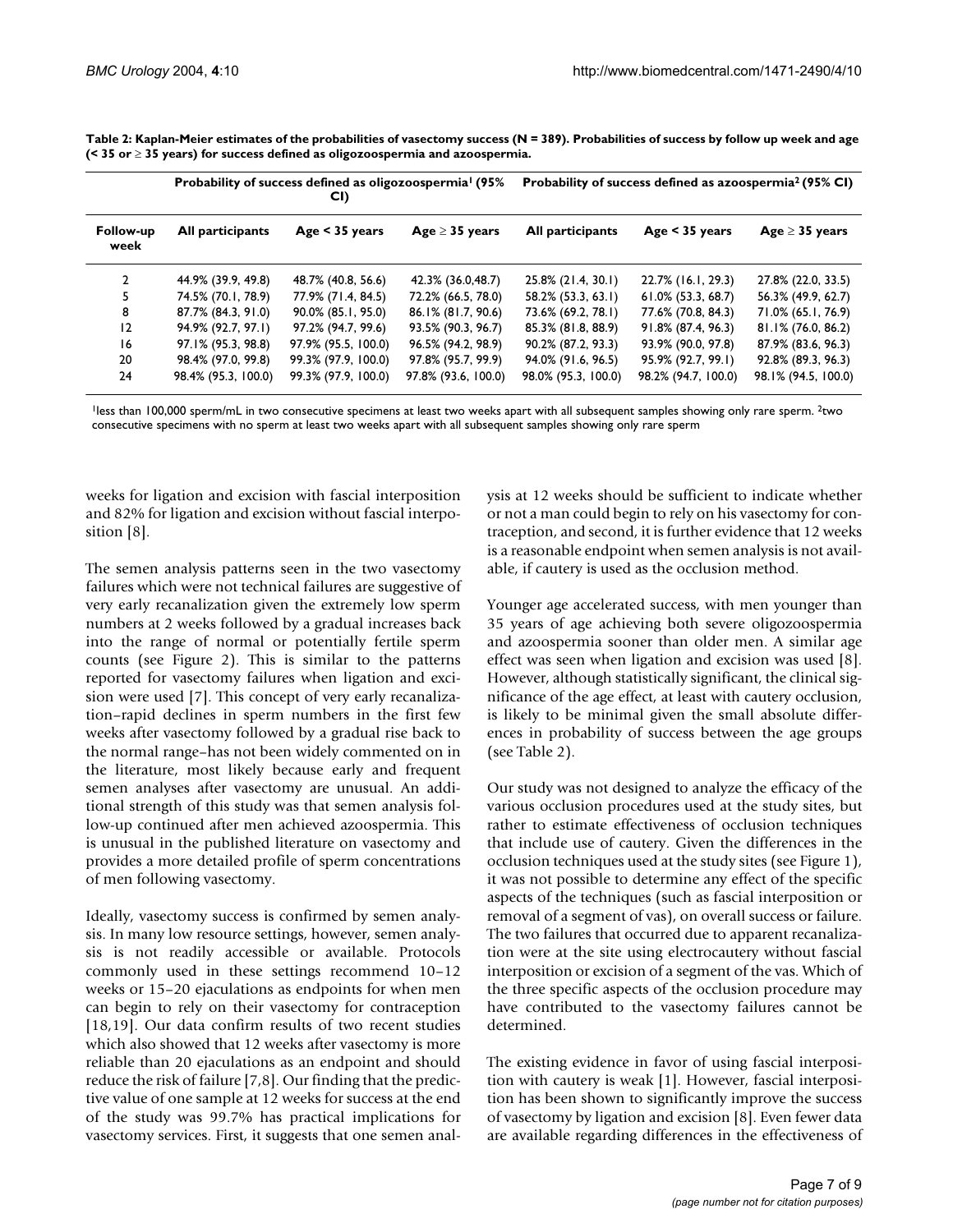thermal and electrocautery. A very small study found that vas occlusion was more complete based on histologic exam when thermal cautery was used [20] and a non-randomized comparative trial found a higher, but nonsignificant, risk of failure with electrocautery compared to thermal cautery [15].

Data on the importance of removing a segment of the vas are also limited. A recent study found no association between the length of vas excised and the risk of recanalization [21] and success has been reported when no vas tissue is removed with occlusion by cautery combined with fascial interposition [5,22-24]. Clearly, additional study is needed before any evidence-based conclusions can be made about the importance of the type of cautery, use of fascial interposition, and excision of a segment of the vas in reducing the risk of vasectomy failure.

One limitation of our study is that data are based on semen analysis as opposed to pregnancy. The risk of pregnancy associated with oligozoospermia following vasectomy–including the minimum sperm concentration that could lead to pregnancy–is not well characterized. Results from a study of male hormonal contraception showed that it is necessary to reduce sperm counts to under 3 million per mL to achieve reliable contraception in men with proven fertility [25]. These results, however, might not be strictly comparable to the situation following vasectomy. None the less, it is clear that the three vasectomy failures seen here had sperm concentrations well within the fertile range (Figure 2).

In addition, it is possible that recruitment bias could have affected the study results. There was a wide variation in the percent of men who agreed to participate in the study (U.K. 98%, U.S. 96%, Brazil 70%, Canada 25%), which appears to have been related to the convenience of providing semen samples at the different sites. We have no information on men who declined to participate in the study, although there are no obvious reasons why study outcomes of the sort being measured here would differ systematically for men agreeing to participate relative to those who did not. We cannot, however, rule this out as a source of bias.

# **Conclusions**

Despite the lack of data from randomized trials, evidence is accumulating that the use of cautery for vas occlusion reduces the likelihood of failure. We found failure based on semen analysis to be rare following vasectomy by cautery. Vasectomy success is best confirmed by semen analysis. However in settings where semen analysis is not practical, using 12 weeks as a guideline for when men can rely on their vasectomy for contraception should lessen the risk of failure compared to using a guideline of 20

ejaculations after vasectomy. By 12 weeks after vasectomy, nearly all men (96%) showed either severe oligozoospermia or azoospermia, and the predictive values of one sample at 12 weeks for success at 24 weeks was 99.7%. Additional research is needed to determine the impact of the type of cautery, use of fascial interposition, and the importance of excision of a segment of the vas on the risk of failure associated with vasectomy by cautery.

# **Competing interests**

None of the authors have received reimbursements, fees, funding, or salary from an organization that may in any way gain or lose financially from the publication of this paper in the past five years; have held any stocks or shares in an organization that may in any way gain or lose financially from the publication of this paper; or have any other financial or non-financial competing interests to declare in relation to this paper.

# **Authors' contributions**

MB participated in the conception, design, management, and analysis of the study, and drafted the manuscript. BI participated in the conception, design, and analysis of the study, and was primarily responsible for managing and coordinating the study's implementation. MC participated in the design of the study and was primarily responsible for the statistical analysis. DS participated in the conception, design, management and analysis of the study. All authors reviewed and approved the final manuscript.

# **Acknowledgements**

The authors would like to thank the following clinical investigators and study coordinators whose work was essential to the study's success: C. Athayde, M. Sánchez and G. Atta, Salvador, Brazil; M. Tittlit and L. Caron, Québec City, Québec, Canada; W. Thompson, E. Turner and F. Roseman, Oxford, U.K.; and D. Sparks, Seattle, Washington, U.S., and Gilles Chabot for drawings of the vasectomy techniques. Partial support for this study was provided by EngenderHealth with funds from the U.S. Agency for International Development (USAID), Cooperative Agreement # HRN-A-00-98-00042-00 and Family Health International (FHI) with funds from USAID, Cooperative Agreement # CCP-A-00-95-00022-02, although the views expressed in this article are those of the authors and do not necessarily reflect those of EngenderHealth, FHI or USAID.

### **References**

- 1. Labrecque M, Dufresne C, Barone MA, St-Hilaire K: **[Vasectomy](http://www.ncbi.nlm.nih.gov/entrez/query.fcgi?cmd=Retrieve&db=PubMed&dopt=Abstract&list_uids=10.1186/1741-7015-2-21) [Surgical Techniques: A Systematic Review](http://www.ncbi.nlm.nih.gov/entrez/query.fcgi?cmd=Retrieve&db=PubMed&dopt=Abstract&list_uids=10.1186/1741-7015-2-21)[.](http://www.ncbi.nlm.nih.gov/entrez/query.fcgi?cmd=Retrieve&db=PubMed&dopt=Abstract&list_uids=15157272)** *BMC Medicine* 2004, **2:**21 [[http://www.biomedcentral.com/bmcurol\]](http://www.biomedcentral.com/bmcurol).
- 2. Pollack AE, Barone MA: **Male sterilization.** In *Gynecology and Obstetrics Volume 6*. Edited by: Sciarra JJ. Philadelphia: Lippincott Williams & Wilkins; 2000:1-18.
- 3. Cortes M, Flick A, Barone MA, Amatya R, Pollack AE, Otero-Flores J, Juarez C, McMullen S: **[Results of a Pilot Study of the Time to](http://www.ncbi.nlm.nih.gov/entrez/query.fcgi?cmd=Retrieve&db=PubMed&dopt=Abstract&list_uids=10.1016/S0010-7824(97)00138-8) [Azoospermia After Vasectomy in Mexico City](http://www.ncbi.nlm.nih.gov/entrez/query.fcgi?cmd=Retrieve&db=PubMed&dopt=Abstract&list_uids=10.1016/S0010-7824(97)00138-8)[.](http://www.ncbi.nlm.nih.gov/entrez/query.fcgi?cmd=Retrieve&db=PubMed&dopt=Abstract&list_uids=9408702)** *Contraception* 1997, **56:**215-222.
- 4. Wang D: **[Contraceptive failure in China](http://www.ncbi.nlm.nih.gov/entrez/query.fcgi?cmd=Retrieve&db=PubMed&dopt=Abstract&list_uids=10.1016/S0010-7824(02)00334-7)[.](http://www.ncbi.nlm.nih.gov/entrez/query.fcgi?cmd=Retrieve&db=PubMed&dopt=Abstract&list_uids=12384206)** *Contraception* 2002, **66:**173-178.
- 5. Labrecque M, Nazerali H, Mondor M, Fortin V, Nasution M: **[Effec](http://www.ncbi.nlm.nih.gov/entrez/query.fcgi?cmd=Retrieve&db=PubMed&dopt=Abstract&list_uids=12441948)[tiveness and complications associated with 2 vasectomy](http://www.ncbi.nlm.nih.gov/entrez/query.fcgi?cmd=Retrieve&db=PubMed&dopt=Abstract&list_uids=12441948) [occlusion techniques.](http://www.ncbi.nlm.nih.gov/entrez/query.fcgi?cmd=Retrieve&db=PubMed&dopt=Abstract&list_uids=12441948)** *J Urol* 2002, **168(6):**2495-8.